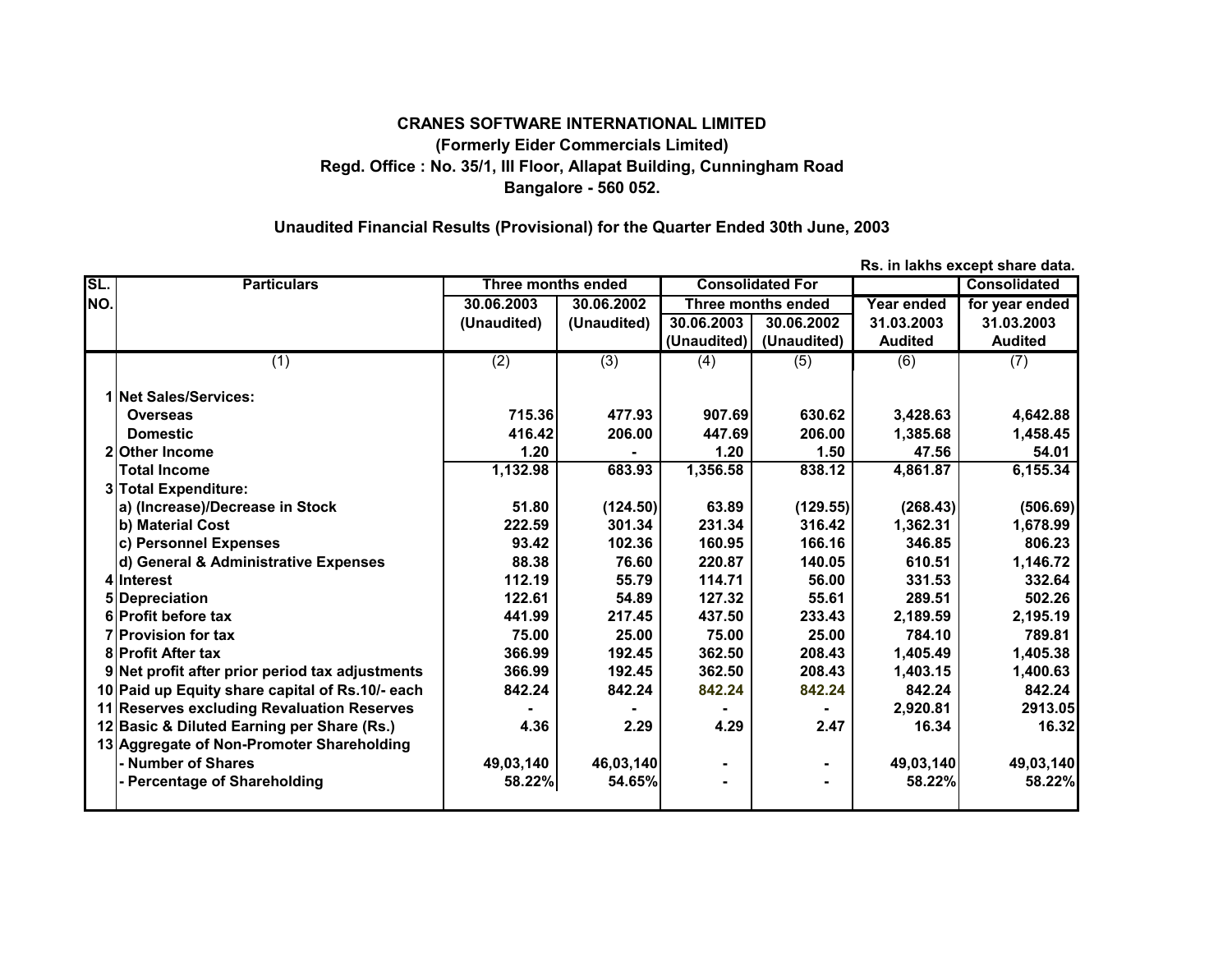|        |                                                              |             |             | Rs. in lakhs |
|--------|--------------------------------------------------------------|-------------|-------------|--------------|
|        |                                                              | Quarter     | Quarter     | Year         |
| SI.No. | <b>Particulars</b>                                           | ended       | ended       | ended        |
|        |                                                              | 30.06.2003  | 30.06.2002  | 31.03.2003   |
|        |                                                              | (Unaudited) | (Unaudited) | (Audited)    |
|        |                                                              |             |             |              |
|        | <b>Segment Revenue:</b>                                      |             |             |              |
|        | a) Product Division                                          | 1,026.20    | 660.24      | 4,593.79     |
|        | b) Training Division                                         | 105.58      | 23.69       | 220.53       |
|        | Total                                                        | 1,131.78    | 683.93      | 4,814.32     |
|        | <b>Less: Inter segment Revenue</b>                           |             |             |              |
|        | <b>Net Sales</b>                                             | 1,131.78    | 683.93      | 4,814.32     |
|        | Add: Other unallocable Income                                |             |             | 47.56        |
|        | <b>Total Income</b>                                          | 1,131.78    | 683.93      | 4,861.88     |
|        | 2 Segment Results                                            |             |             |              |
|        | (Profit(+)/Loss(-) before tax and interest from each segment |             |             |              |
|        | a) Product Division                                          | 503.31      | 268.72      | 2,397.12     |
|        | b) Training Division                                         | 50.87       | 4.52        | 123.99       |
|        | <b>Total</b>                                                 | 554.18      | 273.24      | 2,521.11     |
|        | Less : i) Interest                                           | 112.19      | 55.79       | 331.52       |
|        | ii) Other unallocable expenditure net off                    |             |             |              |
|        | unallocable income                                           |             |             |              |
|        | <b>Total Profit Before Tax</b>                               | 441.99      | 217.45      | 2,189.59     |
|        | 3 Capital Employed (Segment assets-Segment Liabilities)      |             |             |              |
|        | a) Product Division                                          | 1,902.35    | 518.16      | 2,909.46     |
|        | b) Training Division                                         | 36.89       | 56.61       | 135.43       |
|        | <b>Total</b>                                                 | 1,939.24    | 574.77      | 3,044.89     |
|        |                                                              |             |             |              |

## **Segment-wise Revenue, Results & Capital Employed**